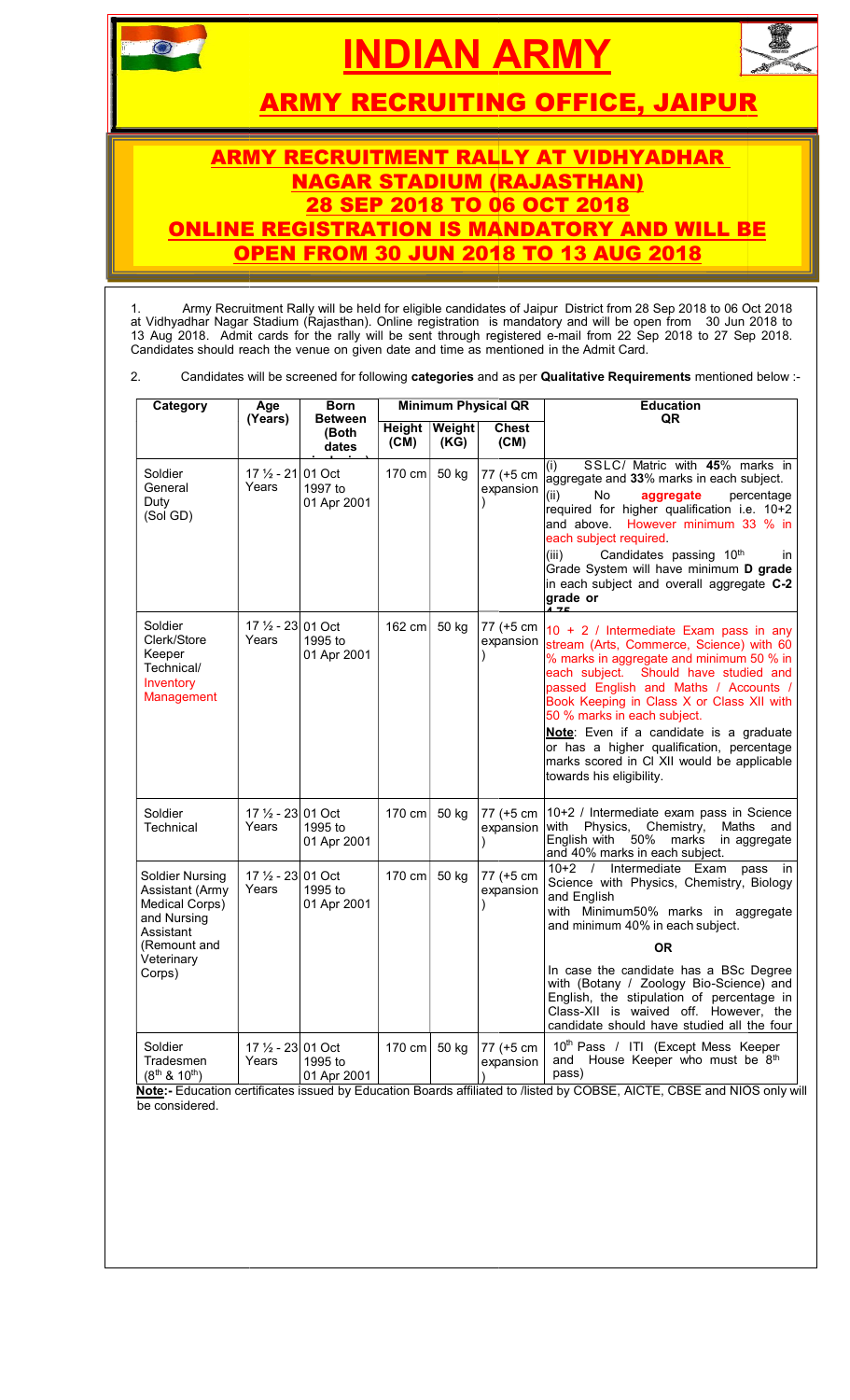| <b>Category</b><br>Sons of Servicemen (SOS) / Ex-Servicemen (SOEX) / War Widows                                                                                                                                                                                                                           |                                        |                           |                      | 2                                            | <b>Height (Cms) Chest (Cms)</b> | <b>Weight (Kgs)</b><br>2 |
|-----------------------------------------------------------------------------------------------------------------------------------------------------------------------------------------------------------------------------------------------------------------------------------------------------------|----------------------------------------|---------------------------|----------------------|----------------------------------------------|---------------------------------|--------------------------|
| (SOWW) / Widows of Ex-Servicemen.                                                                                                                                                                                                                                                                         |                                        |                           |                      |                                              |                                 |                          |
| Adopted son / son-in-law of a War Widow, if she has no son including a<br>legally adopted son of Serving Soldier / Ex-Servicemen                                                                                                                                                                          |                                        |                           |                      | $\overline{2}$                               | 1                               | $\overline{2}$           |
| Outstanding Sportsmen (International / National / State / District level<br>having secured 1 <sup>st</sup> / 2 <sup>nd</sup> position in last two years)                                                                                                                                                  |                                        |                           |                      | $\overline{2}$                               | 3                               | 5                        |
| @ Note - Relaxation in Physical Standards is either for wards of servicemen / ex-servicemen or sportsmen<br>(not both) and is in addition to the Special Physical Standards.                                                                                                                              |                                        |                           |                      |                                              |                                 |                          |
| Candidates will be tested as stated below:-                                                                                                                                                                                                                                                               |                                        |                           |                      |                                              |                                 |                          |
| Physical Fitness Test (At Rally Site - Vidhyadhar Nagar Stadium, Jaipur (Raj)                                                                                                                                                                                                                             |                                        |                           |                      |                                              |                                 | <b>Remarks</b>           |
| 1.6 Km Run                                                                                                                                                                                                                                                                                                |                                        | Beam (Pull Ups)           |                      | 9 Feet<br>Ditch                              | Zig – Zag<br><b>Balance</b>     |                          |
| Group                                                                                                                                                                                                                                                                                                     | <b>Marks</b>                           | <b>Pull Ups</b>           | Marks                |                                              |                                 |                          |
| Group I - Upto 5 Min 30 Sec                                                                                                                                                                                                                                                                               | 60                                     | 10                        | 40                   | Need<br>to                                   | Need to qualify                 |                          |
| Group II - 5 Min 31 Sec to 5 Min<br>45 Sec                                                                                                                                                                                                                                                                | 48                                     | 09<br>08<br>07<br>06      | 33<br>27<br>21<br>16 | qualify                                      |                                 |                          |
| Physical Measurement (At Rally Site - Vidhyadhar Nagar Stadium, Jaipur (Raj)                                                                                                                                                                                                                              |                                        |                           |                      |                                              |                                 |                          |
| Physical Measurement will be carried out as per the Physical standards listed                                                                                                                                                                                                                             |                                        | at                        |                      |                                              |                                 |                          |
|                                                                                                                                                                                                                                                                                                           | <b>Medical Test</b>                    |                           |                      |                                              |                                 |                          |
| (a) As per laid down medical standards at the Rally Site.                                                                                                                                                                                                                                                 |                                        |                           |                      |                                              |                                 |                          |
| (b) Unfit candidates will be referred to MH for specialist review. Candidates referred for                                                                                                                                                                                                                |                                        |                           |                      |                                              |                                 |                          |
| Specialist review should present themselves to the nominated MH within 14 days of the<br>referral and report back to ARO for issue of Admit Card for CEE in case declared FIT.                                                                                                                            |                                        |                           |                      |                                              |                                 |                          |
|                                                                                                                                                                                                                                                                                                           |                                        |                           |                      |                                              |                                 |                          |
|                                                                                                                                                                                                                                                                                                           |                                        |                           |                      |                                              |                                 |                          |
|                                                                                                                                                                                                                                                                                                           |                                        |                           |                      |                                              |                                 |                          |
| Written Test through Common Entrance Examination (CEE)<br>(a)                                                                                                                                                                                                                                             |                                        |                           |                      |                                              |                                 |                          |
| Will be conducted for medically fit candidates at nominated venue. Location, date<br>and time of written test will be intimated at Rally Site and through Admit Cards.                                                                                                                                    |                                        |                           |                      |                                              |                                 |                          |
| (b) Admit card for the CEE for the Rally Fit candidates will be issued at Rally Site itself.                                                                                                                                                                                                              |                                        |                           |                      |                                              |                                 |                          |
| Admit card for the CEE for the Review Fit cases will be issued after getting medically fit<br>(c)<br>by concerned specialist/specialists at MH.                                                                                                                                                           |                                        |                           |                      |                                              |                                 |                          |
|                                                                                                                                                                                                                                                                                                           |                                        |                           |                      |                                              |                                 |                          |
|                                                                                                                                                                                                                                                                                                           |                                        | <b>Bonus Marks in CEE</b> |                      |                                              |                                 |                          |
| <b>Particulars</b>                                                                                                                                                                                                                                                                                        | Sol GD & Sol<br>Tradesmen (8th & 10th) |                           |                      | Sol Clerk/SKT, Sol NA/Vet<br>& Sol Technical |                                 |                          |
| Wards of SOS, SOEX, SOW and SOWW                                                                                                                                                                                                                                                                          | 20 marks                               |                           |                      | 20 marks                                     |                                 |                          |
| <b>Outstanding Sportsmen-</b>                                                                                                                                                                                                                                                                             |                                        |                           |                      |                                              |                                 |                          |
| (i) Represented India at<br>International level.                                                                                                                                                                                                                                                          | International - 20                     |                           |                      | International - 20                           |                                 |                          |
| (ii) Represented State at<br>National level.                                                                                                                                                                                                                                                              | National - 15                          |                           |                      | National - 15                                |                                 |                          |
| (iii) Represented District at<br>the State level                                                                                                                                                                                                                                                          | State Level - 10                       |                           |                      | State Level - 10                             |                                 |                          |
| (iv) Represented University                                                                                                                                                                                                                                                                               | State Level - 10                       |                           |                      | State Level - 10                             |                                 |                          |
| Team or Regional Team at<br>District level and earned<br>1st/2nd position.                                                                                                                                                                                                                                | University/Distt Level - 05            |                           |                      | University/Distt Level - 05                  |                                 |                          |
| NCC certificates holder:-                                                                                                                                                                                                                                                                                 |                                        |                           |                      |                                              |                                 |                          |
| NCC 'A' Certificate                                                                                                                                                                                                                                                                                       | 5 Marks                                |                           |                      | 5 Marks                                      |                                 |                          |
| NCC 'B' Certificate                                                                                                                                                                                                                                                                                       | 10 Marks                               |                           |                      | 10 Marks                                     |                                 |                          |
| NCC 'C' Certificate                                                                                                                                                                                                                                                                                       | Exempted from CEE                      |                           |                      | 15 Marks                                     |                                 |                          |
| NCC 'C' Certificate and<br>participated in Republic<br>Day Parade                                                                                                                                                                                                                                         | Exempted from CEE                      |                           |                      | Exempted from CEE                            |                                 |                          |
| Note: (i) Only one relaxation can be availed. (ii) Bonus marks will be accorded on<br>qualifying in the written examination. (iii) Only one ward of SOS/SOEX/SOW/SOWW can<br>avail bonus marks in written examination. (iv) Original Certificates to be carried by all<br>above categories at rally site. |                                        |                           |                      |                                              |                                 |                          |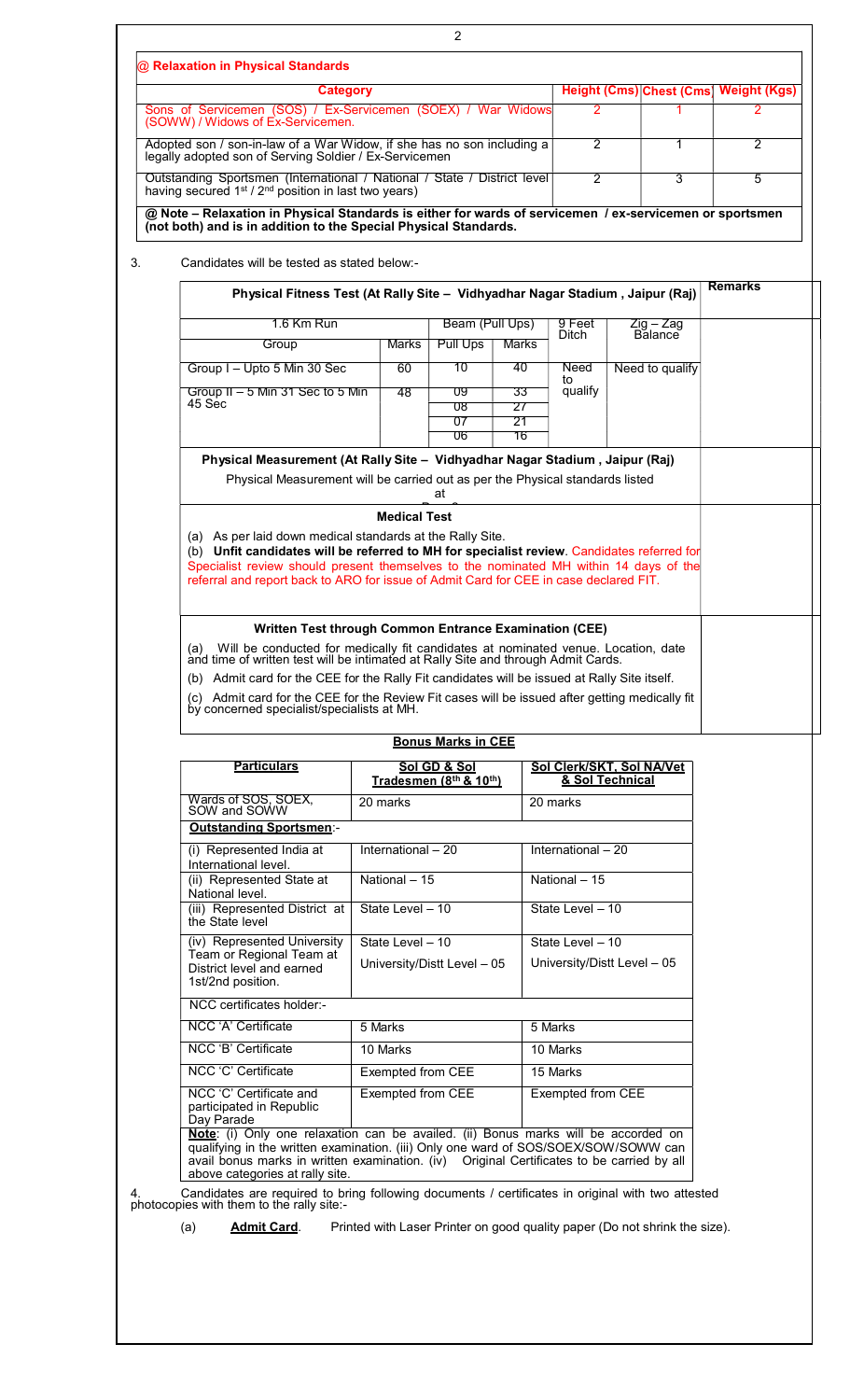(b) Photographs. Twenty copies of unattested Passport size colour photographs developed on good quality photographic paper in white background not more than three months old Computer printouts/ photo shopped photographs will **NOT be** accepted.

## (c) Education Certificates.

 (i) Education Certificates with marks sheet in original of all educational qualifications àćhieved by candidate i.e. Metric / Intermediate / Graduation etc from recognized School / College /<br>Board / University.

 (ii) Provisional / online education certificate should be certified ink signed by the head of the educational institution of concerned Board / University.

Candidates with matric certificate from Open School should bring School Leaving Certificate countersigned by BEO/DEO.

(iv) Degree holder candidate will produce Provisional / Original Degree issued by University.<br>Candidates studied from NIOS, required to produce transfer cert (TC) of class 8<sup>th</sup>/9<sup>th</sup> duly<br>countersigned by the respective

(d) **Domicile Certificate**. Bonafide Rajasthan Domicile (Mool Niwas) Certificate with photograph duly authenticated by Tehsildar/District Magistrate and to be prepared from e-Mitra in original.

(e) Caste Certificate. Caste Certificate with photograph duly authenticated by Tehsildar/District Magistrate and to be prepared from e-Mitra in original.<br>(f) **Religion Certificate** Religion Certifica

(f) Religion Certificate. Religion Certificate issued by the Tehsildar/SDM (If religion as "SIKH/HINDU/MUSLIM/CHRISTIAN" is not mentioned in caste certificate).

(g) School Character Certificate. School Character Certificate issued by the School/College Principal/Headmaster, where the candidate last studied.

Character Certificate. Character Certificate with photograph issued by Village Sarpanch/Municipal Corporation within last six months and Character Certificate duly authenticated by Police Authority and to be prepared from e-Mitra in original.

Unmarried Certificate. Unmarried Certificate for candidates less than 21 years of age with photograph issued by Village Sarpanch/Municipal Corporation within last six months.

(k) Relationship Certificate. SOS / SOEX / SOW / SOWW Candidates are required to produce the following documents:-

Relationship certificate issued from respective Record Office only duly signed by Record Officer with Personal number, Rank, Name and particular of the Record Officer issuing the Relationship Certificate with office seal/stamp is endorsed.

A declaration to the effect as mentioned below in Affidavit on Ten Rupees Non-Judicial Stamp paper prepared by the ESM duly signed by 1<sup>st</sup> Class/Executive/ Judicial Magistrate is required to be submitted by the candidate at rally site. The ESM will mention particular of all sons including name, date of birth and their employment/ occupation in the affidavit and declare that "I am willing to avail SOEX benefits for only one son name \_\_\_\_\_\_\_, whose date of birth is . I have not availed SOS/SOEX benefits for another son earlier, if my statement is found fake/wrong at later stage, legal action can be initiated against me besides candidature of my son will be canelled by the military authority. I shall never challenge for the same in the Hon'ble Court of Law".

(iii) Original Discharge Book of Ex-Serviceman also to be produced. Name and date of birth of the candidate must have been recorded in it.

(I) **NCC Certificate**. NCC A/B/C certificates and Republic Day Parade certificate should have photograph of the candidate duly attested by issuing authority. Provisional NCC A/B/C pass certificates will only be accepted if authenticated by concerned NCC Group Commanders.

### (m) Sports Certificate.

Sportsmen who have represented India at International level and State at National level within the last two years. For list of sports under which relaxation in physical standards is admissible attention is invited to **www.joinindianarmy.nic.in** website.

Sportsmen who have represented District at State level and University team or regional team at District level with 1st / 2<sup>nd</sup> position within last two years. Sports certificate should be with registration number and from govt recognized sports institutes / bodies as under:-

(aa) All Sr/ Jr National Championship certificates - Respective National Federation.

| (ab)<br>Association. | All state & Distt level certificates | - Respective State Sports       |
|----------------------|--------------------------------------|---------------------------------|
| (۵۴)                 | All Hniversity level certificates    | - Inter Hniversity Sports Board |

| (ac)                | All University level centilicates | - Illiel Ulliversity oports Doard |
|---------------------|-----------------------------------|-----------------------------------|
| (ad)<br>Federation. | All school level certificates     | - All India School Games          |
|                     |                                   |                                   |

Affidavit. Duly signed by candidate on Rs 10/- Non-Judicial Stamp Paper as per specimen duly attested by notary will be submitted by candidate.

(o) Single Bank A/C, PAN Card & AADHAR Card. Single Bank A/C, PAN Card and Aadhar Card are mandatory documents for final enrolment for purpose of Pay & Allowances and other social scheme benefits.

(p) Candidate below the age of 18 years should bring the certificate duly signed by the parents/guardians and attested by village sarpanch, stating that the "I am sending my son Name \_\_\_\_\_\_\_\_\_\_\_\_\_\_\_ Date of birth \_\_\_\_\_\_\_\_\_ for recruitment in Army on my own interest and there is no objection on him joining the Army. I shall not ask for any compensation due to any injury / illness sustained by my son during screening".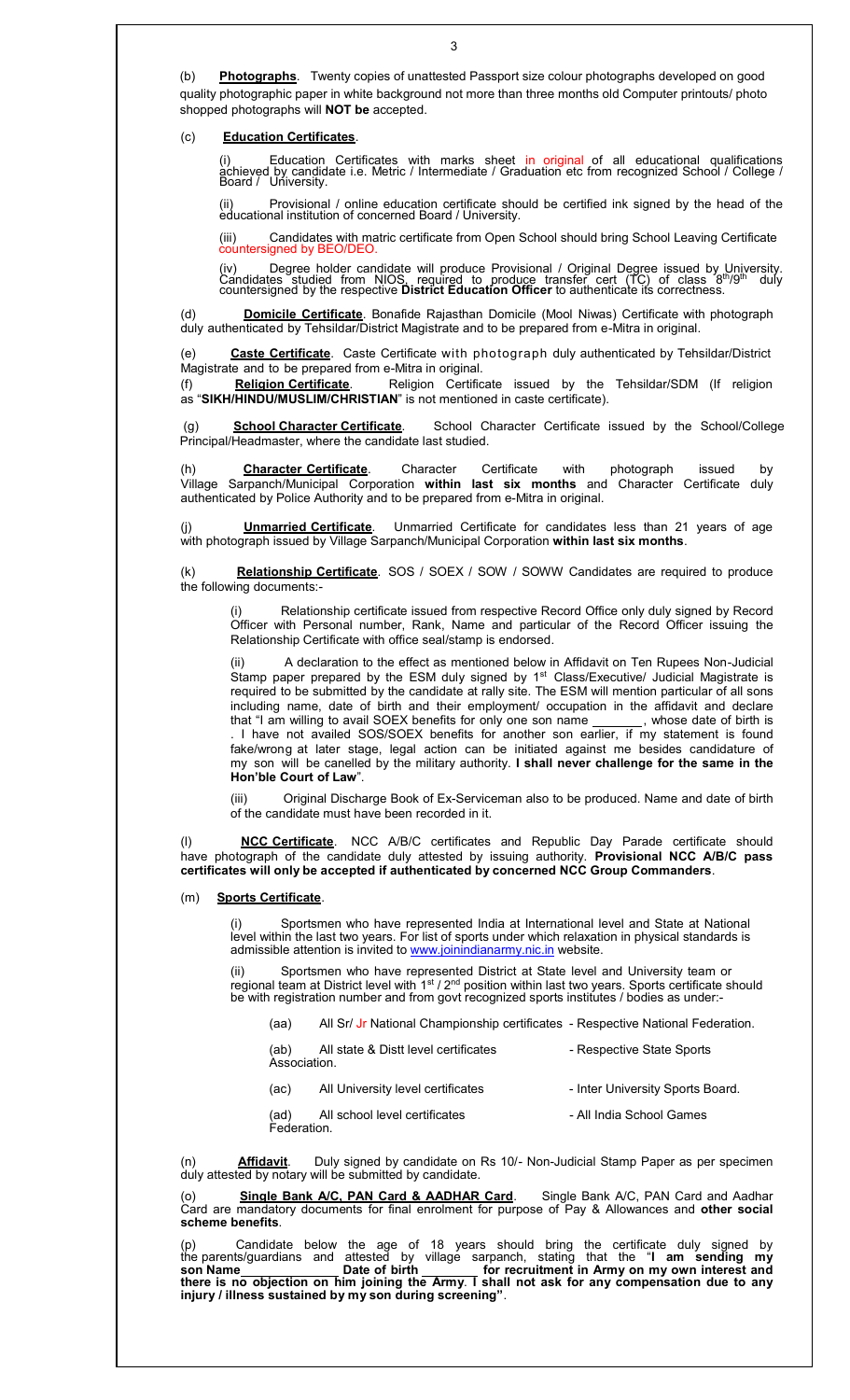#### 5. Special Instructions.

(a) Candidates are allowed to take part in one category only during recruitment

rally. (b) Recruitment is purely based on merit list depending on available vacancies. Candidates do not have any right to claim on recruitment in Army just for passing in recruitment process.

(c) If any candidates requires correction due to wrong entry data on the web site, he may report Army Recruiting Office, Alwar (Raj) on working days between 0900 hrs to 1400 hrs alongwith all original

documents.

(d) Candidates/Father/Mother/relative of candidate will not have any rights for claiming compensation or to hold Indian Govt/Indian Army responsible for any injury, death, disease or disability suffered during the various physical tests undergone by the candidate at the time of recruitment. All candidates will be appearing for various tests in their own interests and risk.

(e) Married candidates are not eligible for enrolment into the Army during this rally.

(f) Candidates not in possession of requisite certificates are liable for rejection.

(g) In case of any clarification at rally site, approach 'Grievance Cell'.

(h) Domicile (Mool Niwas) Certificate, Caste Certificate and Police Verification Certificates are mandatory during the documentation. Candidate failing to produce the same will be rejected.

 (j) Aadhar Card as per admit card is mandatory during the documentation otherwise candidature will be rejected.

#### 6. Important Instructions.

(a) **Administration**. Candidates are advised to bring sufficient eatables and drinking water with them since recruitment is a time consuming process.

(b) Candidates will be permitted entry into the rally site only on production of Admit Card in duplicate generated online through the official website www.joinindianarmy.nic.in. anyone found with fake admit card will be handed over to Civil Police.

Recruitment into the army is a free service. Candidates are advised not to pay bribe to anyone for recruitment as process is based purely on merit. Selection process during recruitment at all stages is computerized and transparent. Therefore candidates are advised to be beware of touts as they cannot help them at any stage.

(d) Candidates are advised to check their age and education criteria before participating in the rally. Candidate found under age / overage and not meeting education criteria will be disqualified.

(e) Giving / taking bribe, production of bogus / fake certificates and indulging in unfair means is a criminal offence and liable for punishment under law.

Certificates with overwriting, tampering of seals or erasing/alteration of any type will not be accepted.

(g) All documents submitted by the candidates are verified by government agencies before enrolment into Army. Strong legal action will be taken against individuals submitting fake documents. Even after recruitment, the service will terminated if candidates are found to have produced fake documents or gave wrong information at the time of recruitment, despite the number of years of service individual may have rendered.

(h) No compensation for Death / injury / loss etc during the rally and no travelling allowance / dearness allowance of journey is admissible. Candidates will participate in the rally at their own risk and the participation is totally and purely voluntary. The signing of Indemnity Bond is a mandatory requirement.

(j) **Use of Performance Enhancing Drugs**. Use of any kind of performance enhancing drugs is strictly banned. Candidates having been found to have used the same will be debarred from further screening.

(k) Tattoo. Permanent body tattoos are only permitted on inner face of forearms i.e. from inside of elbow to wrist and on the reverse side of palm/back (dorsal) side of hand. Permanent body tattoos on any other part of the body are not acceptable and candidates will be barred from further selection.

(l) If 180 days or more lapse between screening medical at the rally and dispatch, medical will be done again and unfit candidates in this review will not be recruited.

(m) Selection is provisional till Rahdhari Certificate is issued and candidates are despatched for training.

(n) Mobile phones are not permitted in the rally site and at the time of CEE.

(o) Candidates are advised in their own interest to undergo medical exam before coming for selection especially with respect to flat foot, poor vision, deformities and physical measurements. All are advised to ensure that their ears be free of wax by getting it cleaned by a doctor prior to the rally.

(p) Candidates may have to present themselves at rally site for three to four days. Candidates should make arrangements for stay under their own arrangements.

(q) Negative marking would be applicable in CEE.

Result of written examination will be declared on the official website www.joinindianarmy.nic.in. No separate letter will be sent to the candidate. It is responsibility of candidate to check his result and report to ARO for documentation.